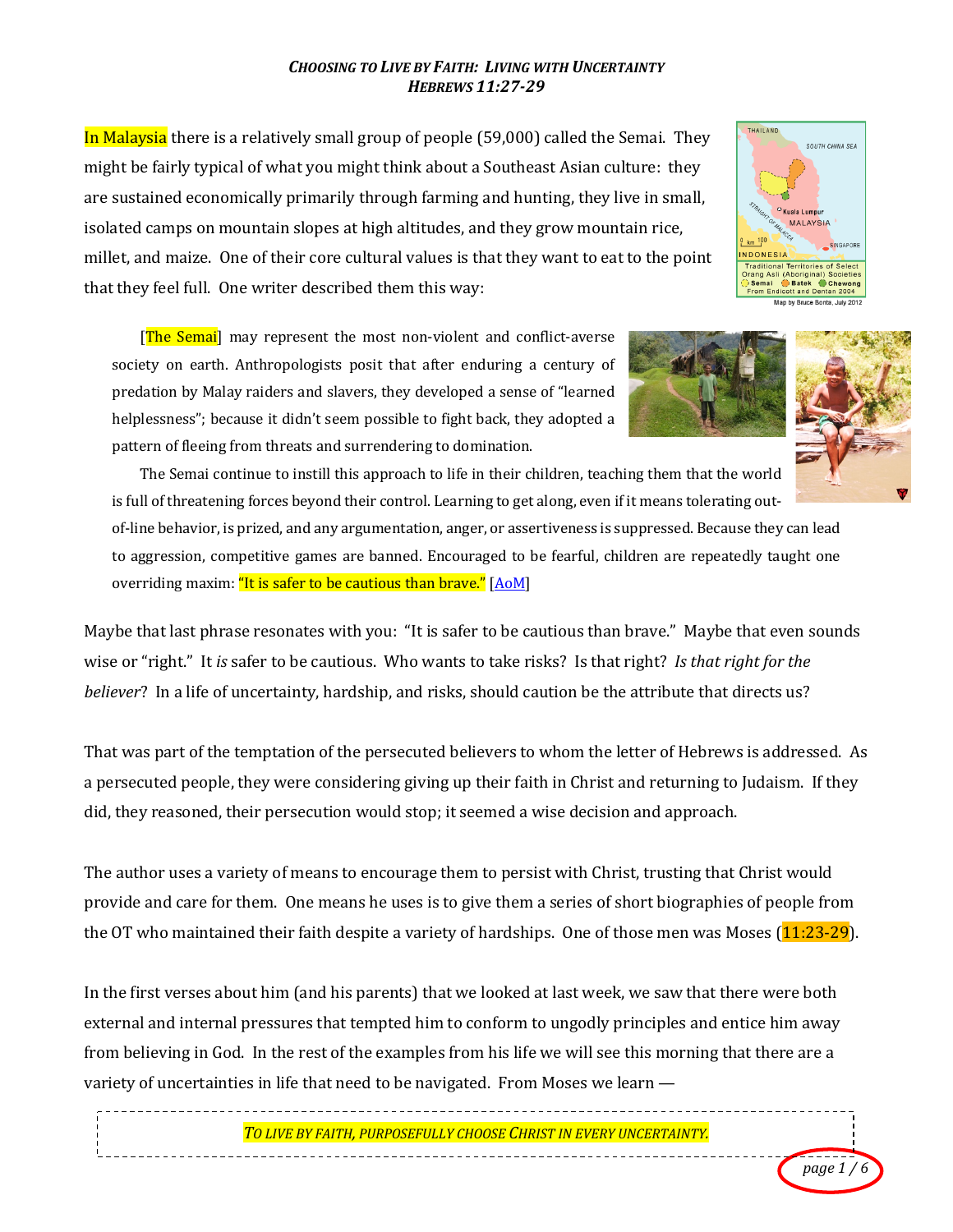The world was not safe for Moses. The world was not safe for the Hebrew readers to whom this letter was written. The world is not safe for us. Dangers of various kinds (particularly spiritual dangers) surround us virtually every day. The temptation will be to be fearful and give up Christ for the sake of safety. The life of Moses (and three particular evidences of his faith) provides three examples of how to fight fear with faith...

- **1. Combat the Fear of <b>PERSECUTION** by Looking at the **PERSON** of Christ (v. 27)
- 2. **Combat the Fear of <b>DEATH** by Looking at the **BLOOD** of Christ (v. 28)
- **3.** Combat the Fear of the **UNKNOWN** by Looking at the **GLORY** of Christ (v. 29)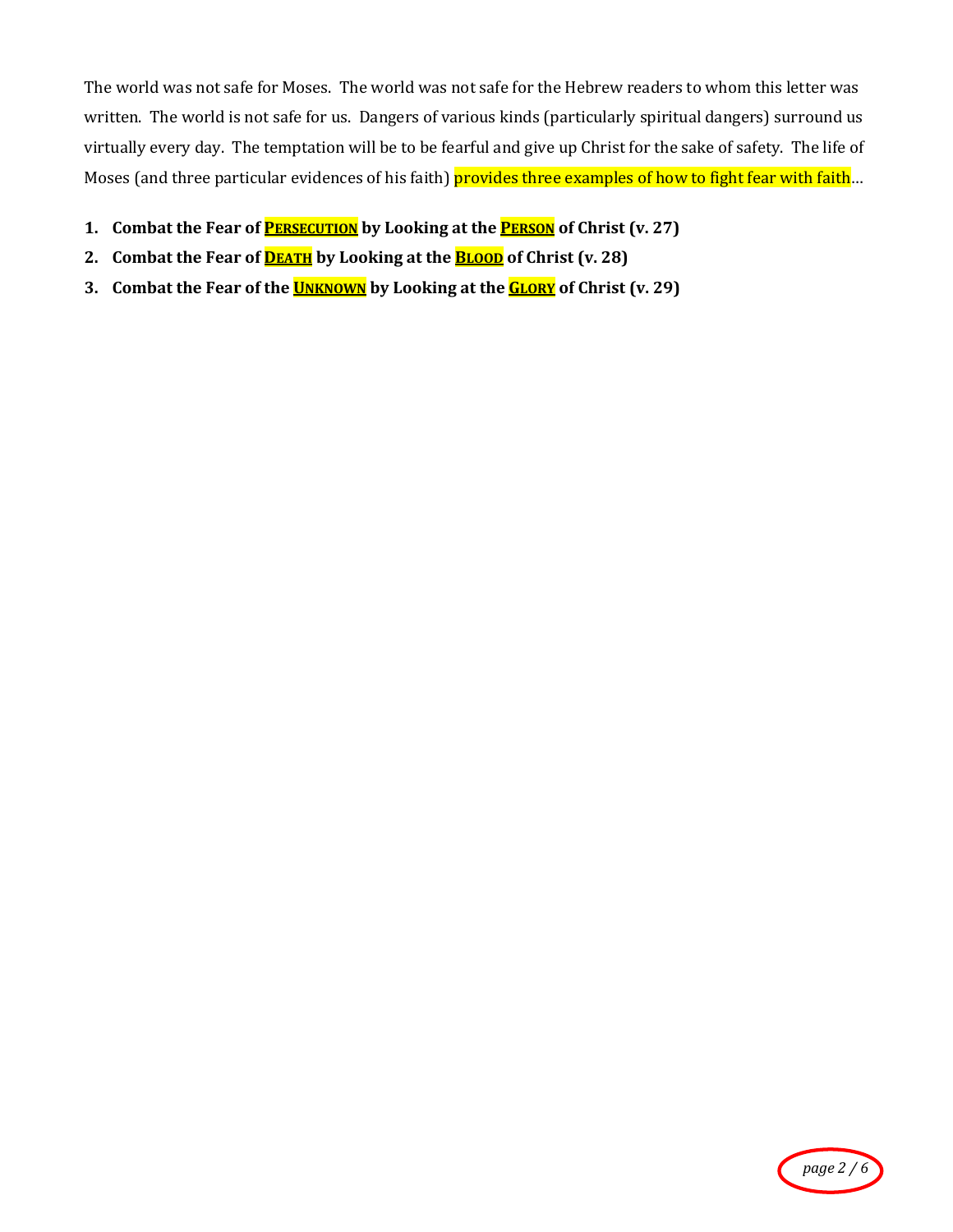## **1.** Combat the Fear of PERSECUTION by Looking at the PERSON of Christ (v. 27)

- Last Sunday as we drove home from our worship service, Raye Jeanne and I were talking about Moses, and she made a comment that Moses wasn't afraid of Pharaoh — and I said, "Yes, but *Moses* also tells us that after killing the Egyptian and defending the Hebrew slave, he *was* afraid and went to Midian (Ex.)  $2:14-15$   $-$  and I have seven days to figure out how Moses can say he was afraid and the writer of Hebrews says he wasn't afraid" (Heb. 11:27). My time is up, *right now*.
	- $\checkmark$  Our passage tells us that *by faith [Moses] left Egypt* (but *not fearfully*). The assumption is that the writer is talking about the event that led to him going to Midian (Ex. 2:16ff).
	- $\checkmark$  That seems to keep the chronology in order: Midian, Passover, Red Sea.
	- $\checkmark$  But the problem is that Exodus says that he was fearful. A few commentators say that this is the event the writer of Hebrews has in mind, but that Moses wasn't really fearful — but they don't say how he was and wasn't fearful at the same time.
	- $\checkmark$  There is another time that Moses left Egypt when he left with the nation after the plagues (Ex. 13:17ff). The problem is that it messes up the chronology: Exodus, Passover, Red Sea.
	- $\checkmark$  I think the writer of Hebrews is thinking about the exodus for two primary reasons:
		- $\triangleright$  When he left for Midian, he came back (40 years later, Acts 7:30); so the argument can be made that he didn't completely leave then. The writer also emphasizes in this verse that Moses *left Egypt* — the word is "forsake, renounce." He turned his back on Egypt and everything that he might have been entitled to enjoy there as Pharaoh's adopted grandson.
		- $\triangleright$  While the Passover was in Exodus 12 and the departure of the people began in Exodus 13:17, notice what happens in Moses' last recorded words with Pharaoh in  $\text{Ex. } 11:6-8$  — the final words are Moses' own commentary on what happened: *he went out from Pharaoh...*

"Never has there been a greater expression of faith and spiritual courage than this....Moses was indignant about Pharaoh's obstinate rebellion against God. He had in front of him a bloody tyrant, armed with all the power of Egypt, threatening him with death if he persisted in the work God had given him. But, far from being terrified, or failing in his duty in any way, he professed his resolve to carry on and called down destruction on the tyrant himself. This is how Moses left Egypt. He did not fear the king's anger." [John Owen]

- $\checkmark$  In the Plagues, the Pharaoh (and this was different king than Moses' adoptive grandfather) repeatedly made threats against Moses and the Israelites (5:4-9; 8:32; 9:34-35; 10:28). He was unwilling to let the nation go because he wanted to keep his "slave force" to provide for Egypt.
- $\checkmark$  But Moses was resolutely **not fearing the wrath...** (even as his parents had been unafraid, <mark>v. 23</mark>).
	- Eertainly he was tempted to fear (and he was fearful at other times); but now, he was unafraid.
	- $\triangleright$  "Fear is one of Satan's most effective, and therefore most used, weapons..." [MacArthur]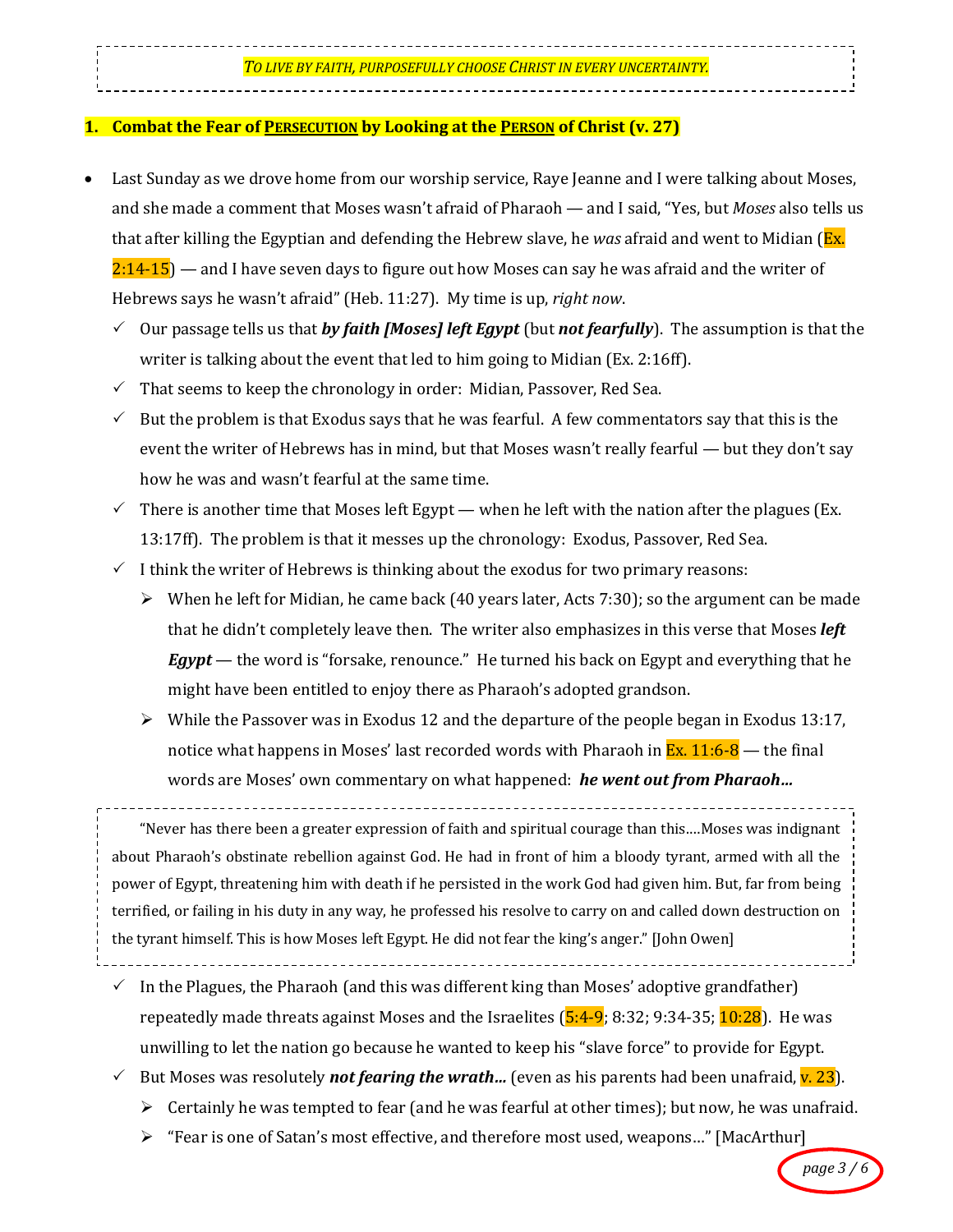- > There are many kinds of fear the *Diagnostic and Statistical Manual* (DSM V; and I am not endorsing it) doesn't list all phobias, but it does list five categories of phobias:
	- ... **Natural/environment type**: phobias of nature, weather, and environmental events. These can include the fear of thunder and lightning (astraphobia) or water (aquaphobia).
	- ... **Injury type**: phobias related to a fear of physical harm or injury, including a fear of the dentist (dentophobia) or injections (trypanophobia).
	- ... **Animal type**: phobias of animals or insects, like the fear of dogs (cynophobia), snakes (ophidiophobia), and insects (entomophobia).
	- ... **Situational type**: phobias triggered by specific situations, including the fear of washing (ablutophobia) and enclosed spaces (claustrophobia).
	- ... **Other types**: Fears that don't fit into the other four types are included in this category. This can include things such as a fear of dolls, vomiting, or loud sounds.
- $\triangleright$  The temptation for Moses would be to be fearful of the explosive anger (*wrath*) of the Pharaoh that could have led him to be afraid of greater persecution and even death. *He was not afraid.*
- What happened to turn Moses from a fearful man (Ex. 2:14) into a bold man (Ex. 11)?
	- $\checkmark$  He was not fearful because (*for*) *he endured*. This is not the normal NT word for endurance (this is the only time this word is used in the NT). It has the idea of strength and courage — he intentionally fought his fears and made himself strong.
	- How did he make himself strong to endure (and not become fearful)? *as seeing Him who is* **unseen**. Moses was strong because He was looking to the Lord for his strength and help.
		- It is notable that if this leaving is the Exodus, it happened after Ex.  $3:1$  Moses "saw" the "unseen" God. And that vision emboldened him to stand against Pharaoh in Egypt.
		- $\triangleright$  We also know that Moses was one who later cultivated unique fellowship with God (Ex 33:11).
	- $\checkmark$  While we cannot see God physically, we can cultivate fellowship with Him that will enable us to endure in similar ways (Ps. 27:1, 8). While we cannot see the Father, He has given us the Son, so that we might "see" the Father  $([n, 1:18])$ . Thinking on the person and work of Christ and His endurance and provision for us will strengthen us (Col. 3:1ff).
	- $\checkmark$  Do you remember when the disciples crossed the Sea with Jesus (Mk. 4:35ff)? When we are fearful, it is worth asking whether we are looking at the storm or the Savior.
- The writer of Hebrews is using this example of Moses to remind us of the importance of remembering the One who we cannot yet see, but we trust  $(Heb. 12:1-2)$ .
	- $\checkmark$  Just because I don't see Him doesn't mean He is not acting on my behalf.
	- $\checkmark$  Just because I don't see Him doesn't mean He is inattentive or incapable.
	- Keep your eyes fixed on the Savior who has authored your faith and watch what He does  $(12:2)$ .

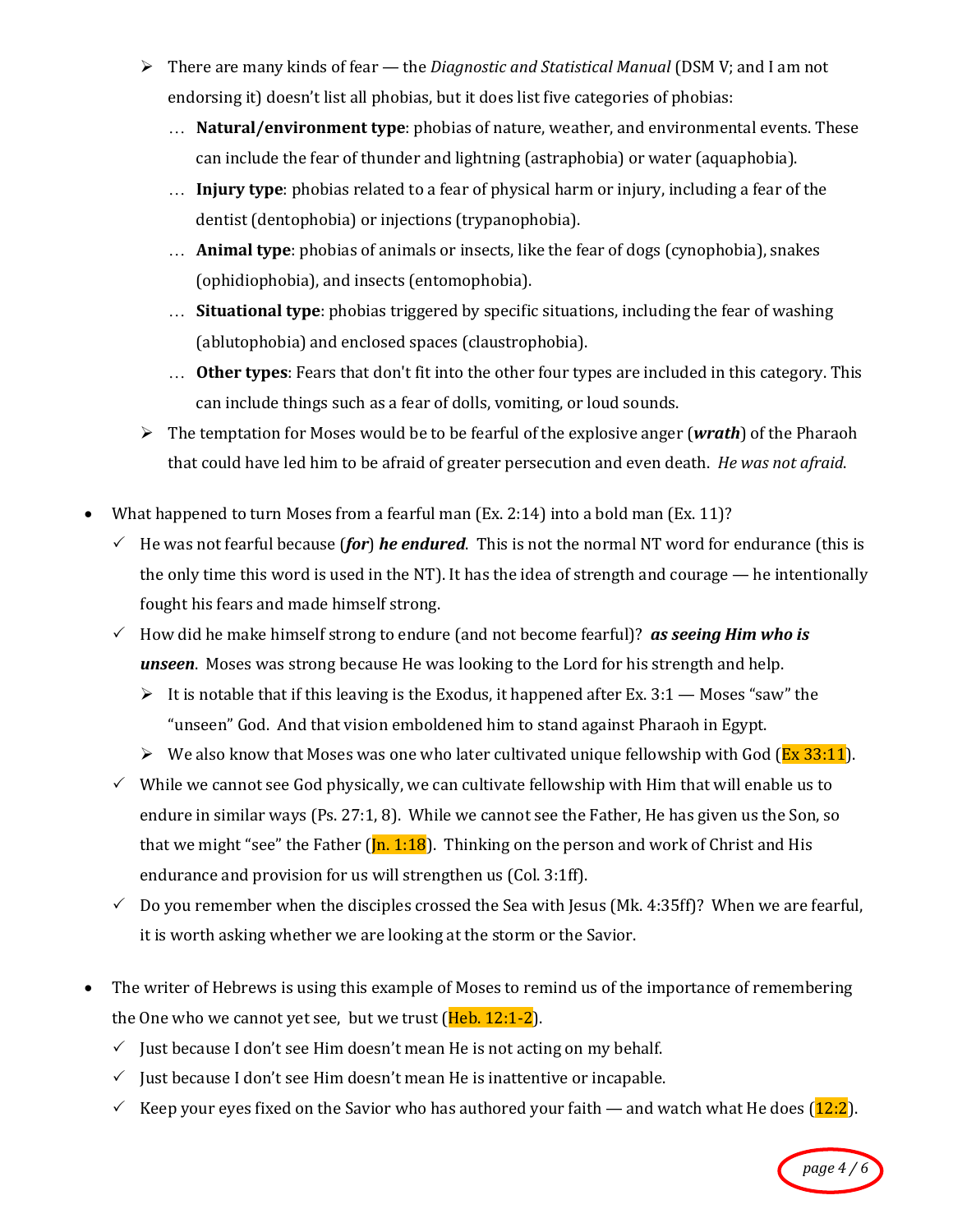## **2.** Combat the Fear of DEATH by Looking at the BLOOD of Christ (v. 28)

- I mentioned at the beginning that living by faith means trusting God in *uncertainties*. When I say uncertainties I mean things that are unknown, unpredictable, and unsure (non-guaranteed).
- This verse reveals a massive uncertainty: **the Passover and the sprinkling of blood**.
	- Passover refers to the final plague in which a **destrover** (said to be God in Ex. 11:4; 12:12-13, 23, 27, 28; and a group of angels Ps. 78:49) killed the all the firstborn in Egypt, including cattle  $(11:4-6)$ .
	- $\checkmark$  Specifically, "Passover" referred to God "hovering over" and not destroying some. He would hover over each home and examine it and make a verdict of judgment or grace.
	- The verdict was based on *the sprinkling of blood* each family was to slaughter a lamb and then place the blood on the posts and lintel of the door  $(12:3-7)$ . The **destroyer** would look for the blood on the door and if he saw it, he would "pass over" without entering with death.
- It is this practice that Moses *kept by faith*. In fact, the sense of the word is not just "kept," but "initiated and kept perpetually." The practice continued after Moses instituted it.
	- $\checkmark$  There were two things that demanded faith from Moses:
		- $\triangleright$  There had been no explicit command like this previously (though perhaps Gen. 3:21; 8:20; 22:9).
		- $\triangleright$  There is no inherent power in blood to hold back the angel. It was symbolic.
	- $\checkmark$  And this was a previously unseen symbol. There was nothing in history or personal experience to "justify this action." But Moses and Israel believed and trusted God with their lives.
	- $\checkmark$  Moses and Israel believed that God:
		- $\triangleright$  Would be wrathful against the firstborn in all Israel
		- $\triangleright$  Would withhold his wrath on the basis of blood
- Moses and Israel staked their lives on this faith they fought the fear of death by looking at blood, and though they didn't understand it fully (Heb. 12:39), they were looking forward to Christ who is the ultimate means of God sparing sinners from death and passing over sins:
	- $\checkmark$  God is still wrathful against sin and sinners (Heb. 4:13).
	- $\checkmark$  Christ gave Himself as the ultimate sacrifice and blood sprinkling for sin (9:11-14; 10:10-14).
	- $\checkmark$  When we believe that He will pass over our sins because of Jesus, we will be saved from God's wrath.
	- $\checkmark$  Of all our fears, death is our greatest fear for good reason, since death is 1/1 (9:27). To combat that fear, Moses looked to the blood of the lamb; we look at the blood of the final Lamb.
	- $\checkmark$  If you are not a believer in Jesus Christ, I urge you to repent and begin believing today...
- This truth about Christ's blood is also a reminder to the readers that they were looking to escape a temporary death by leaving Christ; and in leaving Christ, they were facing an eternal death. Bad trade.
- There are no guarantees of physical protection on earth; but there *are* guarantees for protection from eternal death in the person of Christ (which is why  $2$  Tim. 4:17-18 is so encouraging).